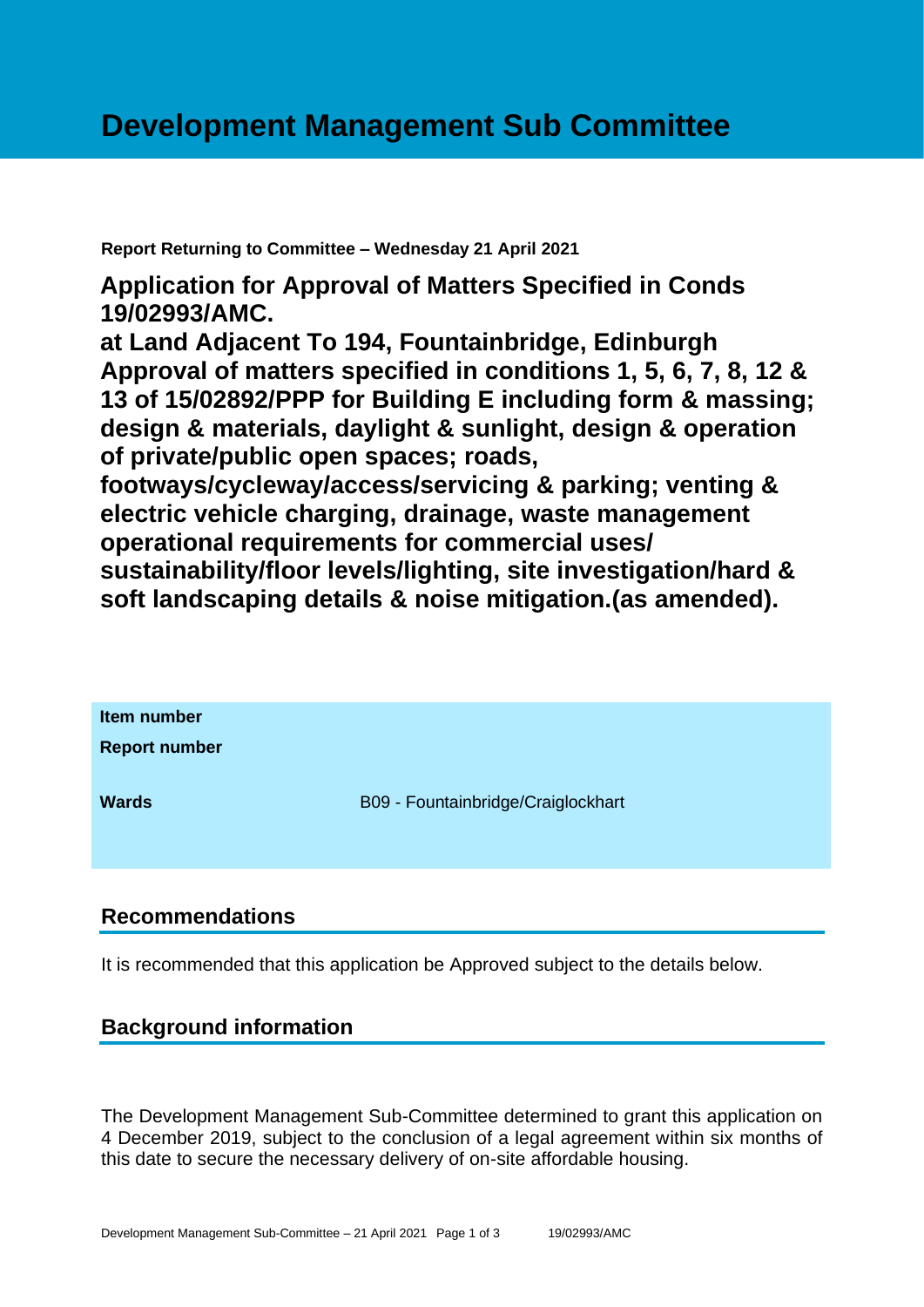Under the Scheme of Delegation, the Chief Planning Officer has delegated powers to extend the six-month period for concluding a legal agreement to nine months, provided meaningful progress is being achieved. This delegated power was used to extend the period for concluding the legal agreement by a further three months. On 16 December 2020 Committee granted an additional extension of three months until 16 March 2021. However, this additional three month period has now been exceeded and therefore, the matter requires to be returned to Committee for a decision.

## **Main Report**

There are no new material planning considerations which affect the original Committee decision on 4 December 2019 to grant this application subject to a legal agreement first being concluded to secure the necessary infrastructure.

The Section 75 legal agreement seeks to secure on-site affordable housing. This is the third of the first three Build to Rent S75s in the city to propose the ongoing delivery of Affordable Housing on the site via intermediate rental units. This is an entirely new form of affordable housing for the city. The developer, being responsible for building and delivering the affordable housing as part of their development, has the potential to improve sufficient delivery of affordable housing at no expense to the Council. However, it is critical adequate safeguards are put in place to ensure that affordable housing is in fact being delivered on the site throughout the 25-year affordable period. An entirely new bespoke schedule has required to be developed to address this new issue, with input from the developers and their agents on each of the three BTR S75s.

The report of 16 December 2020 advised that while the major issues had been mostly resolved there were a number of remaining issues. Meaningful progress continues to be made in negotiating the terms of this legal agreement and only one substantive issue remains to be resolved. It is considered that there are reasonable prospects that a further three-month extension to the period to conclude the legal agreement could enable this remaining issue to be resolved, the legal agreement signed and planning permission released.

It is recommended to extend the deadline for concluding the legal agreement by a further three months until 21 July 2021 to enable planning permission thereafter to be released.

#### **Links**

| <b>Policies and guidance for</b> | LDEL01, LDEL02, LDES01, LDES02, LDES03,     |
|----------------------------------|---------------------------------------------|
| this application                 | LDES04, LDES05, LDES06, LDES07, LDES08,     |
|                                  | LEN03, LEN09, LEN21, LEN22, LHOU01, LHOU02, |
|                                  | LHOU03, LHOU04, LHOU06, LRET01, LRET05,     |
|                                  | LTRA02, LTRA03, LTRA04, NSGD02, DBFOUN,     |

A copy of the original Committee report can be found in the list of documents at